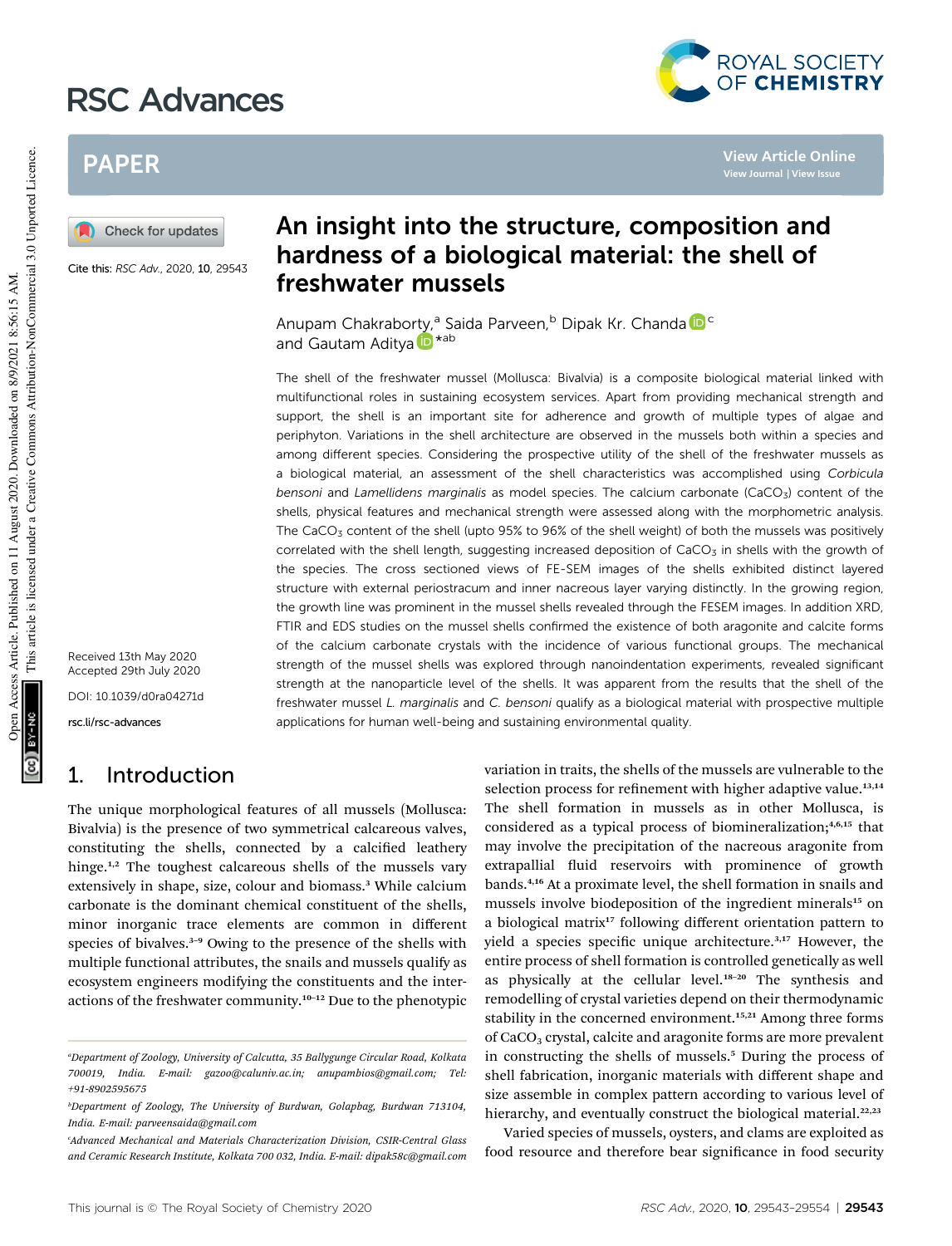and livelihood.12,24 In the natural habitats, in course of the movement and feeding, the mussels facilitate biofiltration,<sup>25,26</sup> bioturbation<sup>27</sup> and biodeposition<sup>28</sup> that enable water purification and nutrient cycling. The mussels and oysters are also the sources for pearl culture.<sup>29-31</sup> Following harvest of mussels from the natural population or from culture, the flesh is extracted (as well as the pearl, if from pearl culture) and the shell is discarded as a waste. The waste shells are highly valued resource used in multiple purposes.<sup>32-36</sup> Owing to a rich source of calcium carbonate, the shells of mussels are converted into useful lime,<sup>37</sup> which can facilitate oil removal<sup>38</sup> or act as a catalyst in biodiesel formation<sup>39,40</sup> or as a catalyst in the 4H pyran formation.<sup>41</sup> The mussel shells can be incorporated in polypropylene<sup>42</sup> or in reinforced composites.<sup>43,44</sup> Application of the whole mussel shell in the sulphate reducing bioreactors for acid mine drainage treatment enables reduction of pollution load.<sup>45</sup> The use of the calcined mussel shell in the waste water treatment is also promoted.<sup>46</sup> A modified mussel shell powder is also used to immobilize microalgae, for removal of nutrients from eutrophic waters.<sup>47</sup> The shells of the mussels are considered as a cheap source of lime and used in mulching the soil<sup>48</sup> that may also induce changes in the pest insect behaviour.<sup>49</sup> Alternatively, the compost bivalve shells can be used, which are more effective than the freshly derived oyster shells.<sup>50</sup> The shells of the mussels and snails are cost effective biosorbent that can be used for the purpose of metal and dye removal, $36,51,52$  directly as flakes or granules<sup>53,54</sup> or through the formation of hydroxyapatite.<sup>55</sup> The shells of the bivalves are also considered suitable as fillers and for the use as a substitute to mortar.56,57 Owing to the diverse applications ranging from the water purification to the soil amelioration, the shells of mussels, oysters and clams are true aquaculture waste with considerable value to safeguard ecology and mobilize economy.

As a potential resource with multiple uses, the characterization of the mussel shells is immensely important to ascertain sustainable use. Exploration of the mussel shell structure enables understanding the functional properties with higher precision that may allow selection as a biological material judiciously. Empirical evidences suggest that the shell characteristics of several mussels, oysters and clams are recorded, $3-9$ inclusive of genetic mechanisms of shell protein formation,<sup>18-20</sup> and the calcium carbonate crystal deposition.<sup>6,15,58</sup> Variations in the shell calcium composition and microarchitecture are observed in several studies involving mussels of *Pinctada*, *Pteria*, Atrenia, and other genera.<sup>3,7-9,59-61</sup> As a result, the structure of the bivalve shells is well understood through exploration of the crossed lamellar microstructure and nacre layers with aragonite tablets, which provides evidence for its prospective use as biological material.<sup>62</sup> Extending the significance of the mussel shell as a bioresource, an exploration on the microarchitecture, composition and hardness was carried out using the shells of two freshwater mussels, namely *Corbicula bensoni* Deshayes 1854 (Bivalvia: Veneroida) and *Lamellidens marginalis* (Lamarck, 1819) (Bivalvia: Unionoida). On an evolutionary scale, the bivalve families including Unionoida and Veneroida exhibit features to suit the hypoosmotic medium following independent radiations from marine to inland habitats.<sup>2,63</sup> The mussels

under Veneroida (Corbiculidae) and Unionoida are diverse in shape and features, though both are common in freshwater habitats.1,10 On a proximate scale, the exterior of the shell of *C. bensoni* appears as minute, thin striae and subtrigonal in shape, whereas, the freshwater mussel *L. marginalis* possesses thin, oblong-ovate and roundedly angular shell.<sup>64</sup> An appraisal of the material features remains pre-requisite to promote the utility of the shells of these mussels that are generated as wastes following exploitation for food<sup>65</sup> and pearl.<sup>66,67</sup> Although, the shell dust of *L. marginalis* have shown the potential for bioremediation of heavy metals,<sup>54</sup> the ultrastructural details are yet to be deciphered to suggest their use in other purposes. In the present instance, the shell physical characteristics, chemical composition and the nanomechanical properties were also explored to substantiate the freshwater mussel shells as biological material<sup>68</sup> with prospective application in varied fields as a waste bioresource.<sup>32</sup>–<sup>36</sup> On the whole, the multifunctionality of the freshwater mussels can be established through the possible use of the waste shells apart from the role in food security and livelihood.

### 2. Materials and methods

### 2.1. Preparation of samples

The freshwater mussel *C. bensoni* was collected from Mundeshwari river, Hooghly district, West Bengal, India, during July 2018. At the same time period, the freshwater mussel *L. marginalis* was collected from ponds and lakes in and around Kolkata, West Bengal, India by using insect net of 200 µm mesh size or hand-picked from substratum. Following collection and identification, the flesh of the mussels were removed and the shells were washed under running water and then sun dried.<sup>53,54</sup> Further, the flesh remnant, if any, attached to the shells were removed carefully, prior to the use in the experiments. In order to carry out the characterization of the shells, 23 shells of *C bensoni* and 18 shells of *L. marginalis* were randomly picked from the collections. While selecting the shells, the size differences and the random collections were maintained to qualify each shell as a true replicate. In addition, 23 shells of *C. bensoni* and 16 shells *L. marginalis*, were also used for the determination of the calcium carbonate content. The shell length and shell weight characteristics being – for *C. bensoni* the shell length (SL in mm) ranged between 8.1 mm and 13.7 mm, with mean 10.29  $\pm$  0.35 mm SE, and shell weight (SW, in mg) ranged between 90.6 mg and 256.3 mg, with mean  $162.91 \pm 11.99$  mg SE; for *L*. *marginalis*, the shell length (SL in mm) ranged between 44.92 mm and 91.01 mm, with mean 74.19  $\pm$  3.5 mm SE, and shell weight (SW, in mg) ranged between 4301.1 mg and 26 380 mg, with mean 13 343.58  $\pm$  1704.1 mg SE. The shell measurements were taken and prepared for the experiments related to the shell surface architecture and nano-scale characterization.53,54

#### 2.2. X-ray diffraction (XRD)

Using a mortar and pestle the freshly prepared dry shells were crushed to dust for the XRD analysis. The crystalline phase of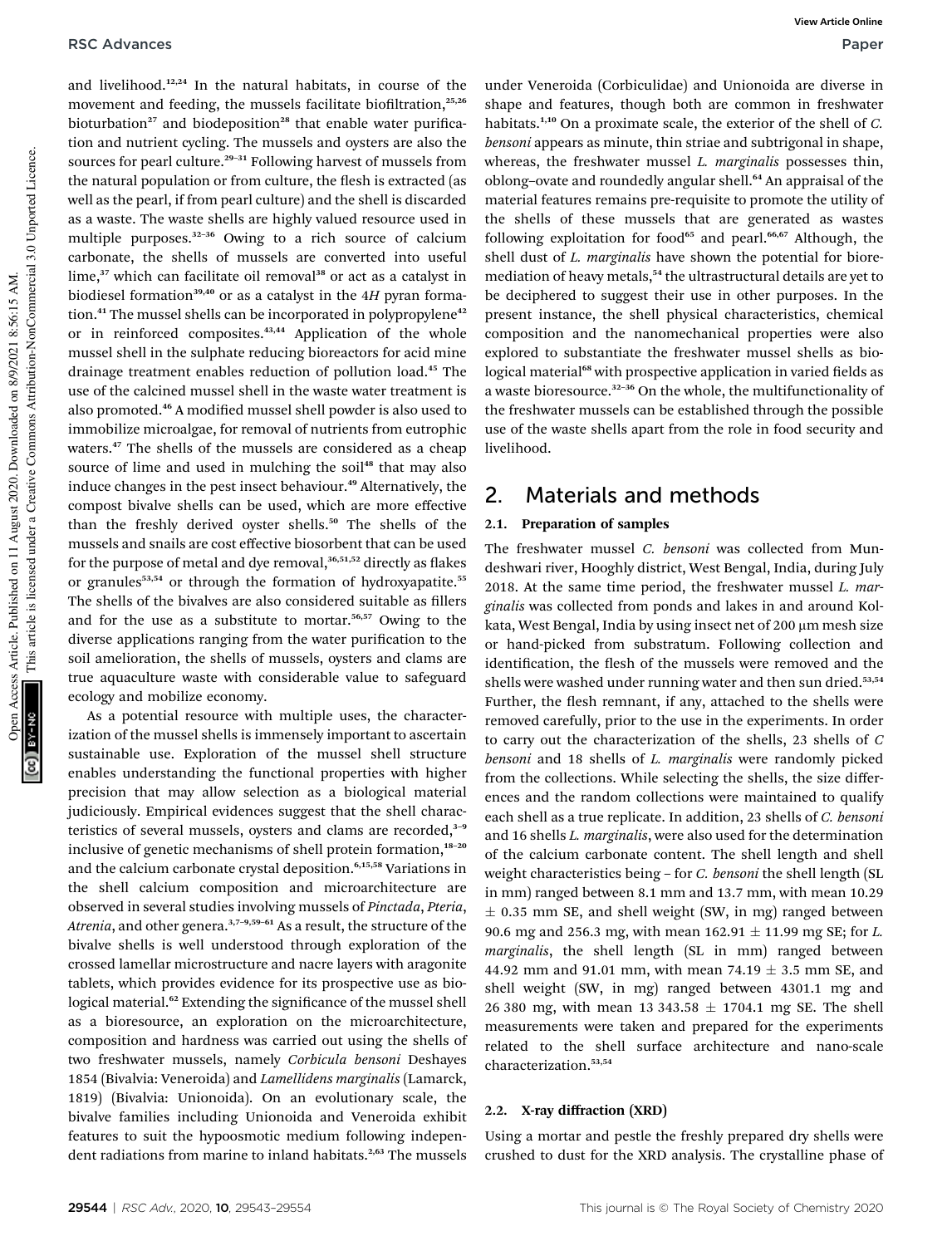the shell forming major component of shell dust of the two freshwater mussels (*C. bensoni* and *L. marginalis*) were determined by powder XRD analysis, using X'Pert Pro MPD diffractometer (PANalytical, Almelo, The Netherlands). The phase composition data were collected by step wise scanning mode in steps of 0.02 $^{\circ}$  at scattering angles (2 $\theta$ ) ranging from 20 $^{\circ}$  to 80 $^{\circ}$  by using monochromatic Cu-K $\alpha$  radiation ( $\lambda = 1.5406$ ) at 40 kV and 20 mA.<sup>69</sup>

#### 2.3. Fourier-transform infrared spectroscopy (FTIR)

The study was carried out through mixing 100 mg of KBr containing 1% of dried mussel shell dust (separately for *C. bensoni* and *L. marginalis*), initially. Subsequently, the mixture was ground to form KBr pellets of shell dust for Fourier transform infrared spectrum analysis. The infrared spectrum attributable to the shell dust was obtained in Fourier transform infrared spectrometer (Jasco FT/IR-6300 type A; serial no. A014461024). For both the mussel species, the spectra were collected at a resolution of 4  $cm^{-1}$  with scanning speed of 2 mm per second over a range of 500 to 3500 wave numbers  $\text{ (cm}^{-1)}$ .<sup>9,53,70</sup>

#### 2.4. Field-emmission scanning electron microscopy (FESEM) and energy-dispersive X-ray spectroscopy (EDS)

Intact mussels shells were ground into pieces and flat surfaces were chosen to get the images of both inner and outer surfaces. The assessment was made separately for the mussels, *C. bensoni* and *L. marginalis*. In order to access the consecutive inner layers of shells, dilute chemical etching *i.e.* 0.1 (N) HCl was employed for considerable time. As a result, the successive inner shell layers were exposed gradually. Prepared shells were then coated and mounted by using 3 nm thin platinum film and was made ready for FESEM image to insight the surface morphology and consecutive inner layers achieved through acid etching practice by using field-emission scanning electron microscopy (MODEL JEOL JSM-7600F) operated at 15 kV to gain adequate resolution and conductivity for the proper magnification. The EDX measurements of the shells of mussels were performed in INCA Energy 250 Microanalysis System (EDS). The cross-sectioned shell samples were first mounted perpendicularly in a stainless steel mold by using epoxy resin and hardener and the whole system was left for 24 h. After that the resin mounted shell samples were taken out of mold. Subsequently, the samples were grinded and polished by Struers Labopol 5 polishing machine. The surface of the samples were first smoothened by grinding with 240 grit SiC emery paper for 30 seconds at 200 rpm in aforesaid polishing machine, following which the samples were further grinded with 400, 800, 1000 and 1200 grits emery papers respectively to yield smooth surface. After smoothing, the surface was polished by using diamond paste. The resin mounted shell pieces were polished by 9  $\mu$ m diamond paste in water–glycerol mixture sprayed every 20–30 seconds on napless paper for 5 minutes at 150 rpm in polishing machine. The same procedure was repeated by using  $6 \mu m$  diamond pastes. Final level of polishing was made by using  $1 \mu m$  diamond suspended in water-soluble oil and sprayed every 20–30 seconds on napped cloth for 2 minutes at 120 rpm.<sup>71</sup> Finally

mirror finished sample surfaces were obtained. The prepared samples were then mounted directly onto carbon tape for EDX measurement. From the cross sectioned area of each shell sample only the internal mineralized layer was targeted for EDX measurements excluding the outer shell matrix.<sup>21,72,73</sup>

### 2.5. Determination of nanomechanical properties of biological material

The nanomechanical properties of the shells of *C. bensoni* and *L. marginalis* were evaluated by measuring the nanohardness (*H*) applying different loads (*P*) ranges from 100 mN to 700 mN using a Berkovich tip ( $\sim$ radius 150 nm) of a nanoindenter (Fischerscope H100-XYp; Fischer, Switzerland). The loads are applied to the particular position of flat outer surface of the shell samples. All experiments were conducted at room temperature and software generated area function of the indenter tip was applied before each measurement to obtain load (*P*) *versus* penetration depth (*h*) data by means of tip blunting effect. The nanoindentation data were analyzed following Oliver and Pharr method.<sup>74</sup>

#### 2.6. Estimation of  $CaCO<sub>3</sub>$  content in mussel shells

The dried shells following removal of the flesh were subjected to the  $CaCO<sub>3</sub>$  determination. Prior to the initiation, the shell length (in mg) was determined to the nearest 0.1 mm using a vernier caliper (Insize, Brazil) along with the corresponding shell weight (in mg) to the nearest 0.1 mg, which was measured in a pan balance (Citizen, India). Individual shells of both the mussels, *C. bensoni* and *L. marginalis*, were sequentially subjected to the  $CaCO<sub>3</sub>$  (in mg) determination. Following measurement, a 2 (M) HCl solution was added in a drop wise manner on the individual shell placed in a beaker and stirred at room temperature until complete digestion of shell occurs. In order to remove the impurities and large particles of shell remnants, the slurry was then filtered through Whatman Grade No. 1 filter paper. Subsequently, to the above filtrate,  $2 \text{ (M)}$  $Na<sub>2</sub>CO<sub>3</sub>$  solution added drop by drop until and unless total precipitation reaction complete to form  $CaCO<sub>3</sub>$  and sodium chloride.<sup>75</sup> After that the solution cooled to room temperature and to the obtained the  $CaCO<sub>3</sub>$  precipitate mixture was filtered and then washed to remove soluble salts. The filtered  $CaCO<sub>3</sub>$ procured from each mussel shell was collected and dried for quantification. A regression equation (along with Pearson's product moment correlation coefficient) was calculated to represent the  $CaCO<sub>3</sub>$  (in mg) as a function of the shell length and shell weight of the freshwater mussels.

### 3. Results

### 3.1. Elemental analysis through EDS, XRD, FTIR pattern study

The comparative XRD patterns of shells of two different mussels (*C. bensoni* and *L. marginalis*) revealed similarities in crystalline peaks (Fig. 1) confirmed the existence aragonite and calcite forms of calcium carbonate. The X-ray diffraction data were composed in steps of 0.02 $^{\circ}$  at scattering angels (2 $\theta$ ) ranging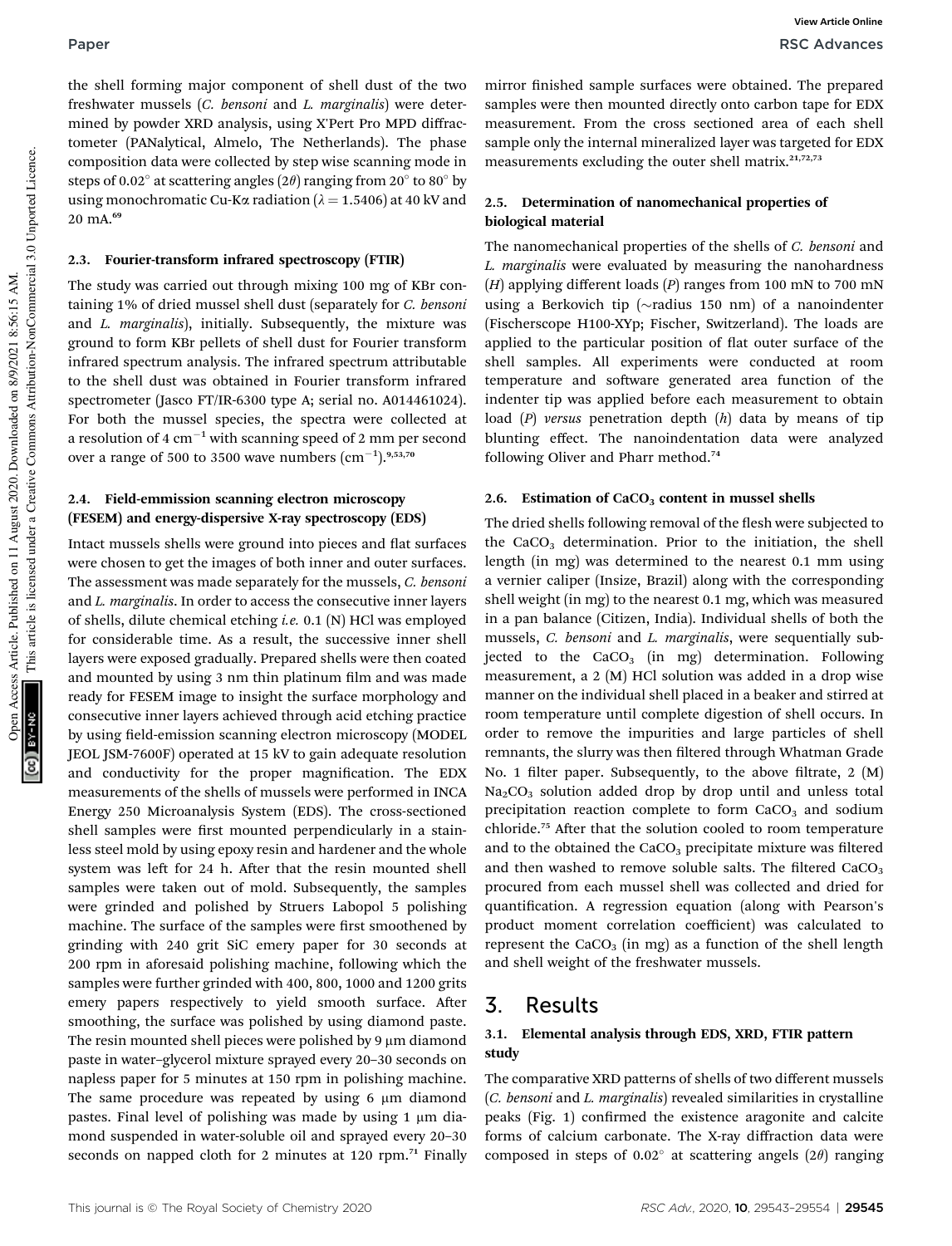from 20° to 80°. The XRD phase analysis of aragonite has been revealed in this Fig. 1 having high density peaks at  $2\theta = 26.63^{\circ}$ ,  $29.69^{\circ}, 33.37^{\circ}, 36.42^{\circ}, 38.20^{\circ}, 43.15^{\circ}, 46.06^{\circ}, 48.75^{\circ}, 52.95^{\circ}$  with monochromatic Cu-K $\alpha$  radiation ( $\lambda$  = 1.5406). It can be conclude that the shells of two mussels contain aragonite with intense peaks for (111) and (012) planes and calcite with intense peaks for  $(104)$  and  $(202)$  planes.<sup>9,53,54</sup>

The conformational study about the functional groups was made through FTIR spectra analysis for the shell of two mussels (Fig. 2) which showed similar features. The peak around  $2936$   $\text{cm}^{-1}$  appeared due to the C-H stretching vibration suggestive of the presence of methyl and methylene groups. The spectral peak at  $2360 \text{ cm}^{-1}$  was due to the COO<sup>-</sup> functional groups. The band at 1467  $cm^{-1}$  corresponded to the C=C bond and at 1080  $\text{cm}^{-1}$  was due to the C–O stretching, which perhaps related the existence of glycosylated proteins of the shell matrix. The characteristic carbonate band at 701.9 cm<sup>-1</sup>, 713.5 cm<sup>-1</sup> and 865.8  $\text{cm}^{-1}$  revealed the existence of calcium carbonate in the shell.<sup>9,54,69</sup> Identification and classification of different layers of mussel shells were made<sup>21,76-78</sup> accordingly for the interspecific comparison and the variations in the different layers.

### 3.2. Microstructure observation and characterization with the FESEM

The electron micrographs of the shells of the two mussels *C. bensoni* and *L. marginalis* portrayed three distinct layers in transverse section (Fig. 3A and B) namely, the external protective periostracum layer, the prismatic layer and the inner nacreous layer.

3.2.1. Outer periostracum layer. The protein containing sclerous periostracum layer of the shell of both the mussels was very prominent (Fig. 4A and B). Apparently, the exterior surface of the periostracum of mussel *C. bensoni* shell consisted of prominent, radial, oblique ridges arranged in more or less regular interval. In comparison, the exterior micro ridges were not so prominent but more frequently arranged in the periostracum of the mussel *L. marginalis* with regular folds and corrugations.5,12 The mild acid etching exposed the inner



mussels (A) C. bensoni and (B) L. marginalis.  $a =$  intensity peaks for aragonite,  $c =$  intensity peaks for calcite.



Fig. 2 The representative FTIR spectra of the prepared shells of the two freshwater mussels (A) C. bensoni and (B) L. marginalis.

vacuolar periostracum which was often continuous with the subsequent inner mineralized layers.<sup>5,72,76,77</sup> The FESEM images (Fig. 4C and D) of inner vesicular layers of the periostracum of the shell of both the mussels showed prominent vacuoles.

3.2.2. Mineralized internal layers. The representations in Fig. 5A and B depict the closed microstructural views of subsequent shell layers of both mussel species. In *C. bensoni*, immediately below periostracum layer inconsistently arranged irregular fibrous prismatic structure was prominent where each prism having common structural nodule (Fig. 5A).<sup>5,72,76,77</sup> Below prismatic layer a distinct cloud layer made up mainly of calcite floating above the nacreous layer. This amorphous supersaturated cloudy structure helps in shell biomineralization. The intersection between calcite layer and adjacent nacreous layer was prominent (Fig. 6A) for *C. bensoni*, while, the nacreous layer where the aragonite made tablets, piled in parallel elongated row stacking manner.<sup>21</sup>

In Fig. 5B, closed view in electron micrograph image of shells of *L. marginalis* illustrates three distinct calcium carbonate layers. Below the periostracum simple aragonite prisms in which the first order columnar prisms, polygonal in shape arranged perpendicular to the outer surface in more or less regular interval. The arrangement pattern of nacreous layer of *L. marginalis* entirely follows the sheet nacre model of nacreous formation (Fig. 6B) in which the individual tablet shaped crystals are somewhat displaced along the succeeding rows to mimic an aggregate of overlapping sheets.<sup>78</sup> In the mussel *L. marginalis*, maximum proportion in the midst of different shell layers was occupied by sheet nacreous layer where the individual aragonite sheets horizontally overlapped with one another to make continuous superimposed sheets (Fig.  $6B$ ).<sup>21,76-78</sup> The organization pattern in the growing region of nacreous layer showed distinct growth lines prominent in both species (Fig. 7A and B). With the mineralization and Fig. 1 The XRD patterns of the prepared shells of the two freshwater deposition of aragonite plates reorientation and compilation of

This article is licensed under a Creative Commons Attribution-NonCommercial 3.0 Unported Licence.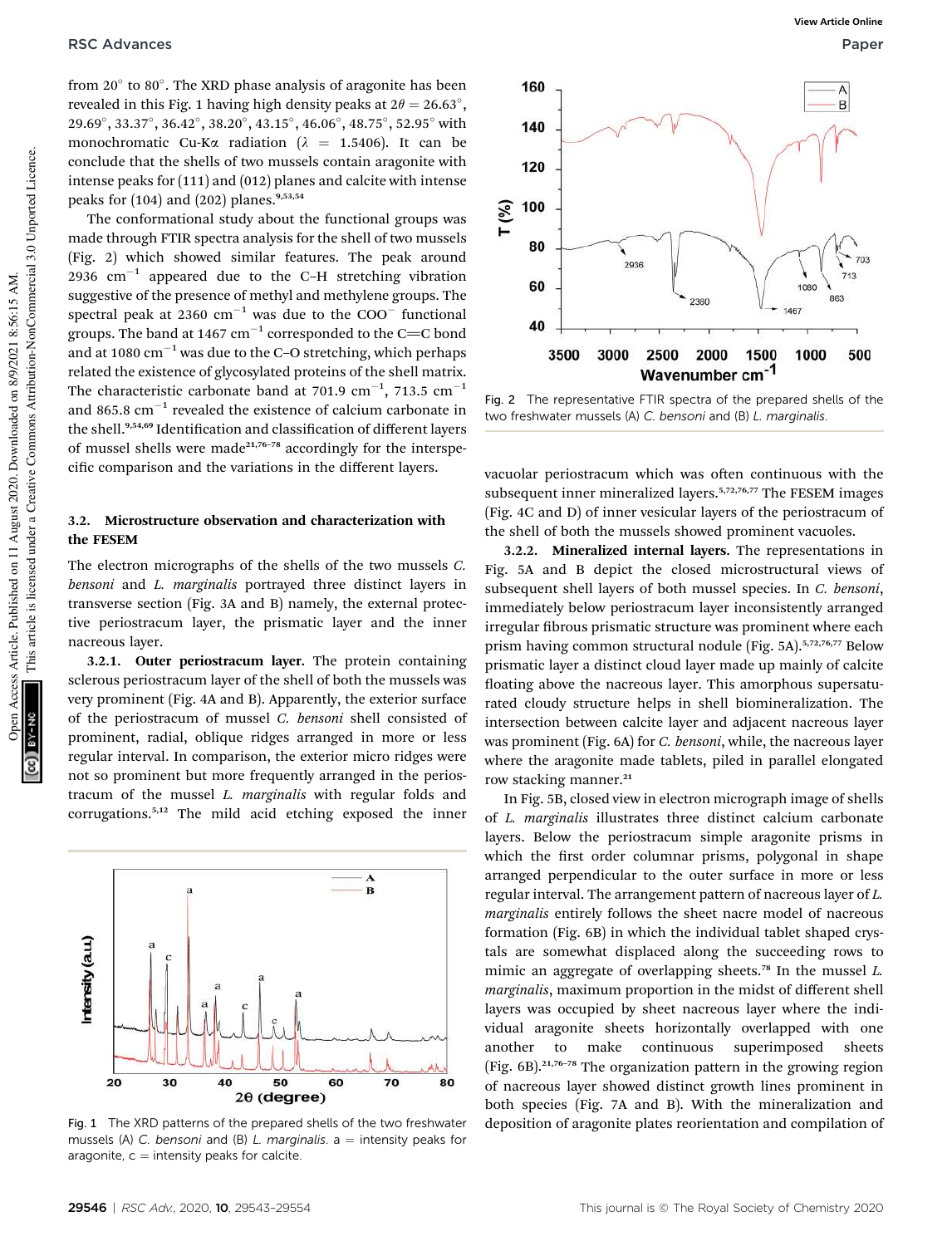

Fig. 3 The cross-sectioned views of shells of (A) C. bensoni and (B) L. marginalis illustrating different layers. Outer layer is located on the top of the layers.

plates into nacreous sheet proceeded which further surrounded by organic matter to exist as a biocomposite.<sup>3</sup>

### 3.3. Nanoindentation and mechanical properties of biological materials

The presentation in Fig. 8A and B shows the load (*P*)–depth (*h*) plots of the all two mussels shells of *C. bensoni* and *L. marginalis* at different loads (*e.g.*, 100 mN, 300 mN, 500 mN, and 700 mN).<sup>79</sup> From *P-h* plots it was evident that the final depths of penetrations were the maximum and minimum for the shell samples of *C. bensoni* and *L. marginalis* respectively. So, from *P*– *h* plots, it was expected that nanohardness (*H*) would be minimum for shell of *C. bensoni* and maximum for shell of *L. marginalis*. The nanohardness plot in Fig. 9A and B validates that the maximum hardness was shown by the shell of *L. marginalis* and lower in case of *C. bensoni*. As shown in the figures (Fig. 9A and B), it was evident, that the nanohardness was load independent. This was probably due to layered structures of the

mussel shell.74,79 The arrangement pattern of calcium carbonate crystal plate in horizontal array was common and clear in the FESEM photomicrograph of each mussel shell sample. Perhaps, this layered structure resulted in the load independency of the nanohardness.<sup>80-82</sup>

### 3.4. Characterization and estimation of major content of shells of mussels

The EDS spectra of respective mussel shells in Fig. 10A and B confirmed about the elemental composition of mineralized layer. The polymorphs of  $CaCO<sub>3</sub>$  exhibit strong Ca peaks as well as C and O peaks with the incidence of Mg and Si peaks. Acid digestion of each shell using 2 (M) HCl followed by precipitation reaction by adding 2 (M)  $Na<sub>2</sub>CO<sub>3</sub>$ , calcium carbonate content of individual mussel shell was estimated. The proportion of  $CaCO<sub>3</sub>$  (in mg) with shell weight (in mg) of the shells of two different mussel species was estimated as: *C. bensoni* (range between 0.51 and 0.98;  $0.68 \pm 0.04$  SE) and *L. marginalis* (range



Fig. 4 The most external periostracum is very clear in outer surface of each shell of (A) C. bensoni and (B) L. marginalis. FESEM images taken after acid-etching of periostracum layers from each shell showing vacuoles in middle periostracum layers of (C) C. bensoni and (D) L. marginalis.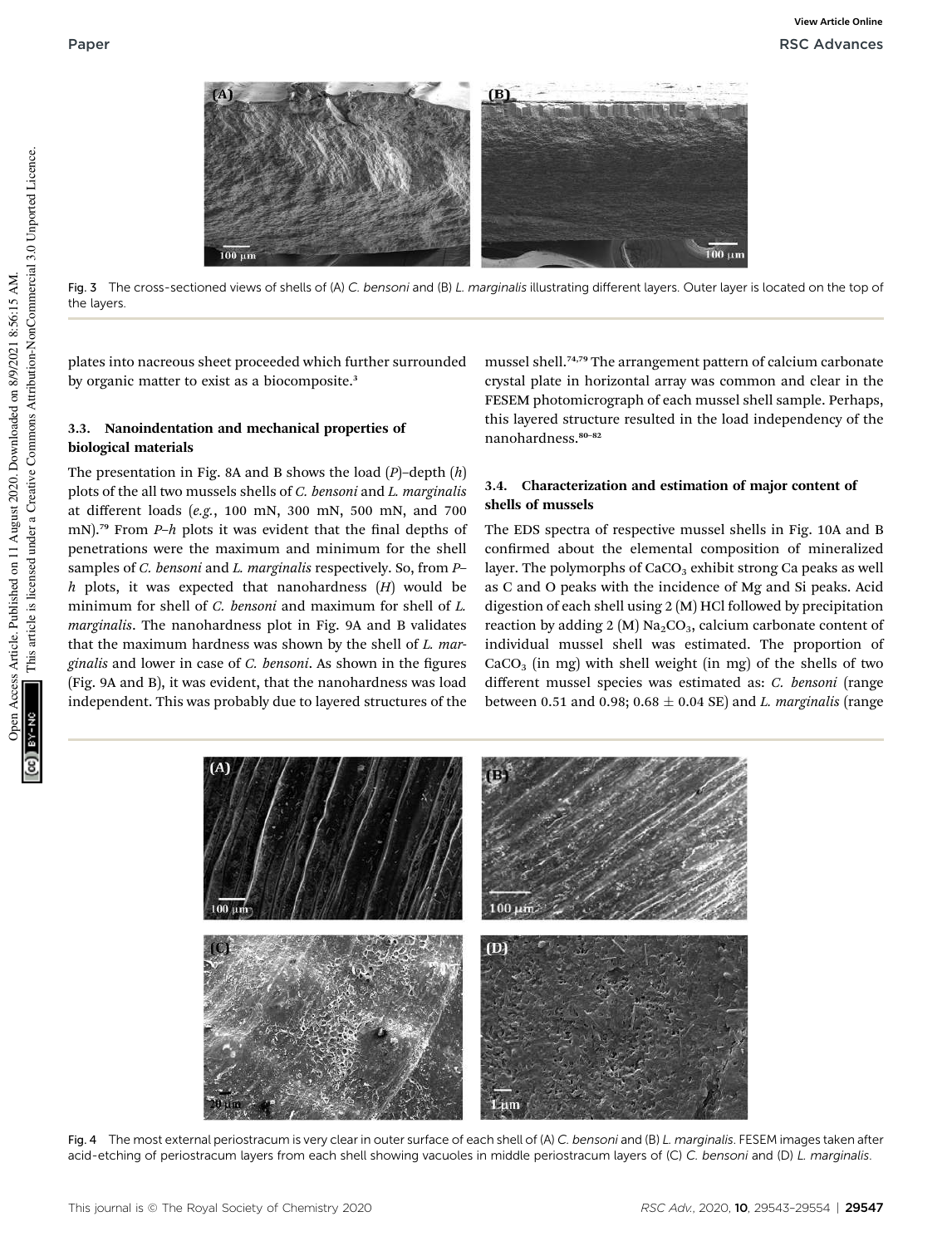

Fig. 5 The FESEM images of close observation on transition zones among different layers within the shells of (A) C. bensoni and (B) L. marginalis.

between 0.61 and 0.91; mean 0.8  $\pm$  0.03 SE), exhibiting variations with the shell weight considerably. Although the present data support high calcium carbonate content of the shells, the proportional presentation was comparable to freshwater snails that show 95–99.9% calcium carbonate by shell weight with variations in shell size and origin of the snail.<sup>83</sup> For each species the  $CaCO<sub>3</sub>$  content as a function of shell length complied with a power regression equation ( $y = 0.043x^{3.336}$ ;  $r = +0.949; r^2 =$ 0.937 for *C. bensoni, y* =  $0.693x^{2.218}$ ;  $r = +0.805; r^2 = 0.724$  for *L*. *marginalis*) (Fig. 11A and B). Irrespective of all mussel species, a positive correlation was observed for the correlation between shell weight and  $CaCO<sub>3</sub>$  content shows power regression equation  $(y = 0.430x^{1.065}; R^2 = 0.994)$  (Fig. 11C). In both instances, the  $CaCO<sub>3</sub>$  content was observed to be an increasing function of the shell length and shell weight, which indicate that the calcium content in the shells of the mussels vary with the age of the concerned species.<sup>84</sup>

### 4. Discussion

In the living form, the freshwater mussels carry out several functional roles related to the biofiltration,<sup>25,26</sup> biodeposition,<sup>28</sup> bioturbation<sup>27</sup> and bioremediation,<sup>54</sup> which enable sustenance of the environmental quality.<sup>12</sup> In course of the growth, the addition of mostly the calcium carbonate, increases the biomass of the shell, and therefore makes it more efficient in protecting the living specimen and adds to the quality of the pearl growing inside.<sup>29</sup>–31,66,67 However, following harvest of flesh<sup>65</sup> and/or pearl<sup>66,67</sup> the shells are discarded as waste, which bears huge prospect as a biological material.<sup>32-38</sup> While

discarded marine shells derived from mussels, oysters, clams and abalones have been characterized as biological material with multiple utility, few efforts have been made from the freshwater mussels.41,54 Several studies have shown that shells of marine bivalves and gastropods are more worthy as waste with multiple applications in the field of biodiesel production,<sup>39,40</sup> waste water treatment,<sup>46,47</sup> soil amelioration,<sup>48-50</sup> biosorbent for dye and heavy metal,<sup>45,51,52,54,55</sup> fillers and alternative to mortars,<sup>56,57</sup> and as an alternative to the bone materials.<sup>32</sup> In order to judge and qualify the shells of freshwater mussels as a biological material with potential for multiple applications in agriculture and industry, characterization of the shell at the physical and chemical levels is a pre-requisite. This proposition was justified in the present instance, through the microscopic studies, nanohardness and the chemical characterization of the shells of the two freshwater mussels, *C. bensoni* and *L. marginalis*.

A close observation on the microstructure of the shells of the two common freshwater mussel *C. bensoni* and *L. marginalis* showed variation in construction from the outer periostracum to the inner nacreous layer. The chemical composition with the dominance of the  $CaCO<sub>3</sub>$ , justify that the shells of the mussels as a source and sink of  $CO<sub>2</sub>$ , thereby bearing significance in the carbon cycle. As the precipitation of the  $CaCO<sub>3</sub>$  in the shells during the growth and remodeling in the living mussels result in the sequestering of carbon, the shell appears to act as a sink of atmospheric  $CO<sub>2</sub>$ , which, however, is lost and released in the environment as the shells are degraded naturally. In the snails and mussels, at the cellular level, the genetically and environmentally regulated biomineralization process results in the



Fig. 6 SEM image of the nacreous layer of the shells of (A) C. bensoni and (B) L. marginalis.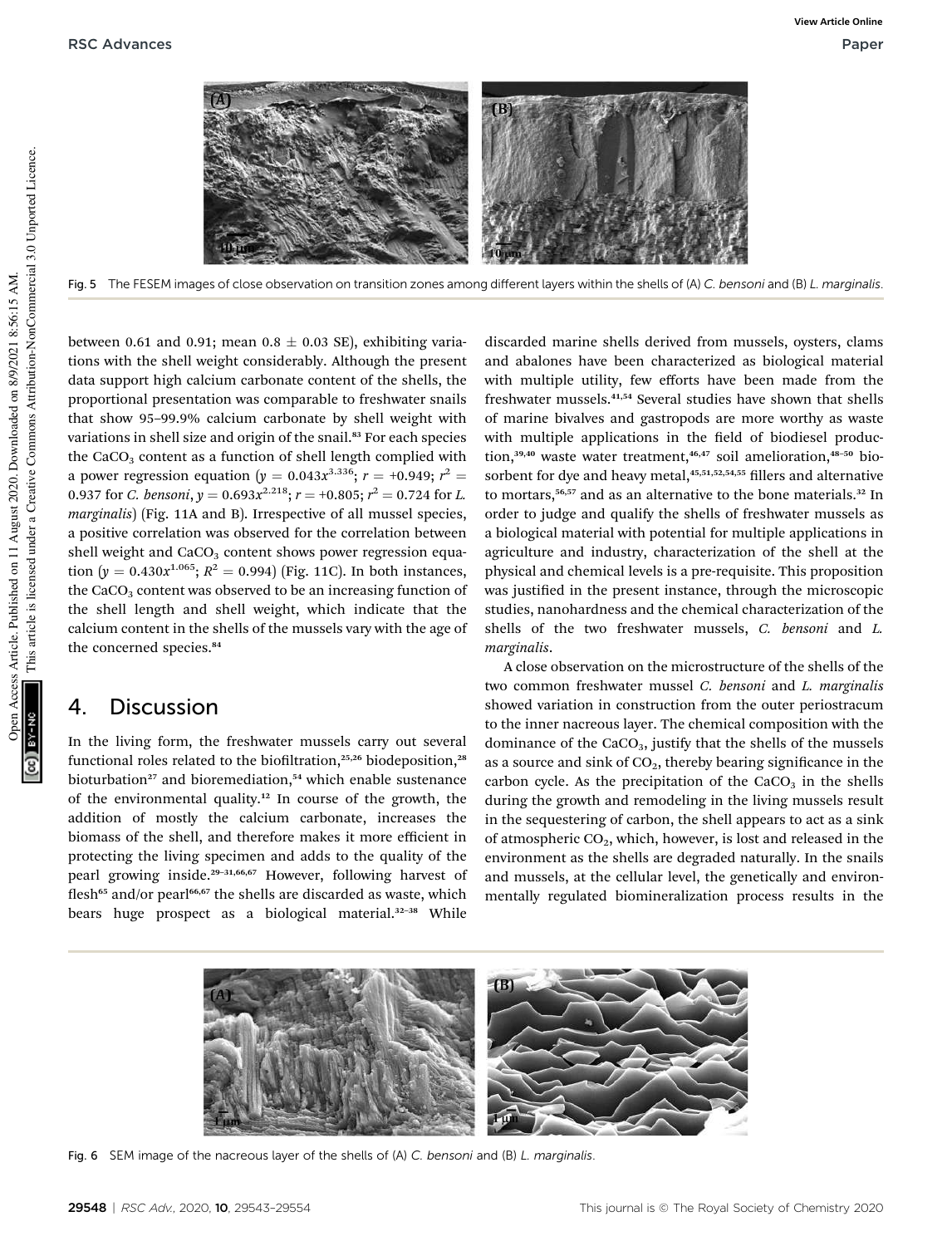

Fig. 7 The growth front of shell nacre of (A) C. bensoni and (B) L. marginalis.

distinct shape and form of the shells.<sup>15,18–20</sup> Such variations in the shell shape and shell architecture have been observed in several species reflecting the species specific differences in the shell calcium, mineral and the organic matter contents.

In the present instance, micro-structural divergence in periostracum layers was observed between the two mussel species, reflecting the differences in the regulation and thus disparities in the shape and form of the shells. The sclerotized periostracum containing mainly fibrous protein, carbohydrate and lipids arise from periostracal groove and form a multilayered sculpture.<sup>85</sup> In superficial view, the periostracum of both the mussel species appears smooth and shining in blackish-brown colour.<sup>64</sup> A thin shell with distinct fine striations on periostracum is the distinguishing character of *C. bensoni*. The ridges are not so prominent in central region but are prominent in marginal border of shell in *L. marginalis*. Under FESEM the surface periostracum of the mussel *C. bensoni* exhibit fine ridges arranged obliquely at regular interval whereas in periostracum of the mussel *L. marginalis* micro ridges are not so prominent but regular folds and corrugations are frequent at the marginal area.<sup>5,72,76,77</sup> In addition to the organic matrix layer, crystalline prisms formed the subsequent layer. In *C. bensoni*, the prismatic structure is made up of irregular aragonite fibre to construct common structural module, whereas, simple

aragonite prism fibres compiled into columnar prisms in polygonal shape is very distinct in *L. marginalis*. Variation in fibre length and their orientation are very common and provide significant role in shell growth and remodeling.<sup>86</sup> Amorphous calcite-made cloud layer floating on the nacreous layer helps the shell to increase strength and assist in shell biomineralization.87,88 There is sharp discrimination in microstructure of nacreous layer of the shells of the two mussel species. Aragonite made tablets piled in row stacking manner arranged parallel to each other to construct the nacreous layer of *C. bensoni*, while, the nacreous layer of *L. marginalis* is arranged as overlapping sheet made up of calcium carbonate crystals. In case of marine mussels (Bivalvia: Pteriidae), the thickness of the nacreous layer vary considerably with reference to different species like *Pinctada martensii*, *Pteria hirundo*, *Atrina pectinata*, *Pteria avicula*, and *Isognomon radiata*. <sup>3</sup> The thickness of the nacreous layer varies from species to species.<sup>3</sup> Adequate thickness with overlapping piling up of the calcium carbonate crystals increase the strength of shell and makes it resistant to fracture.<sup>12</sup> Considering the mussel shells, the nacre appears to be the strongest structure with the fracture strength in bending varying between 35 and 106 MPa  $(MN^{m-2})$  as observed for wide range of bivalve species<sup>89</sup> supported by further studies on the mussel *Pinctada* margaritifera, with a value of 210 MPa.<sup>59</sup> A separate study also



Fig. 8 Typical load depth (P-h) plots from nanoindentation experiments conducted on biological materials like shells of mussels (A) C. bensoni and (B) L. marginalis.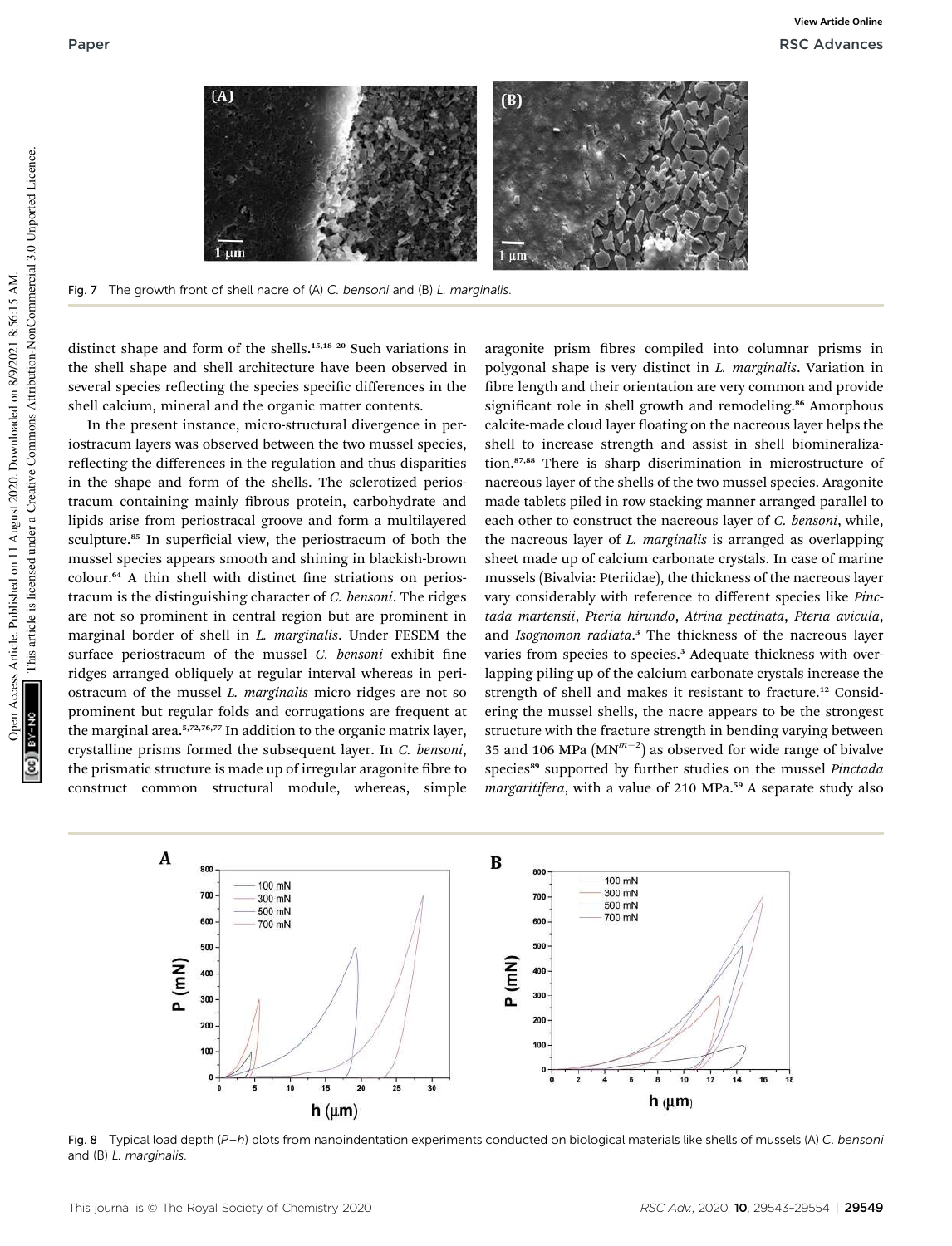

Fig. 9 The variation of nanohardness of shells of mussels (A) C. bensoni and (B) L. marginalis as a function of load applied in nanoindentation test on shell samples.



Fig. 10 The SEM-EDS of cross sectioned surface of shells (A) C. bensoni and (B) L. marginalis.

substantiated the tensile strength of the nacre of *Pinctada* to between 140 MPa and 170 MPa for wet and dry condition of the shell respectively<sup>60</sup> with corresponding Young modulus being 70 GPa and 60 GPa. Assuming correlations between tensile strength and nanoindentation properties,<sup>90</sup> the present data

appear to be similar with the tensile strength could be deduced for *C. bensoni* and *L. marginalis*, but considerably low than red abalone, where the tensile strength to be greater than 170 MPa.

The growth and structural flexibility of biological materials depend mainly on the favourable interactions among various organic molecules. In this case, orientation and assemblage of crystal faces on stretched matrix bed remains essential to construct different layers of mussel shells. Unique crystalline property of aragonite and calcite in maintaining constructional flexibility is evident through different studies.<sup>91-93</sup> Aragonite form of crystal is much harder and relatively less brittle than that of other forms of calcium carbonate crystals like vaterite and calcite and show versatility in bonding with other elements. This makes the aragonite composing shell mechanically more stable than the other forms. On the other hand, the calcite made layers in shells are structurally more strong and their arrangement patterns are energetically more favourable.<sup>94-97</sup> Although aragonite and the calcite forms are redundant in the mussel shells, the amount vary with the size of shells as observed in *Mytilus trossulus* from Gulf of Gdansk, Poland.<sup>84</sup> The aragonite content varied with the shell height (shell length) of *M. trossulus* ranging between  $\sim$ 24% for the smaller size class to the 35% for the largest size class. In the present instance, the calcium carbonate content increased with the corresponding increase in the shell length and shell weight of both the species. These physical and chemical attributes enable the shells of the freshwater mussel *C. bensoni* and *L. marginalis* to qualify as unique biological materials for multiple applications (Fig. 12) beyond the level of heavy metal bioremediation.<sup>54</sup> Considering the potential multiple uses of the shells of the freshwater mussels, exploration in the characterization of the shells of different species seems obvious. The recognition of the potential uses of the shell of freshwater mussels would add importance as a biological resource with valued ecosystem service provider.<sup>12</sup>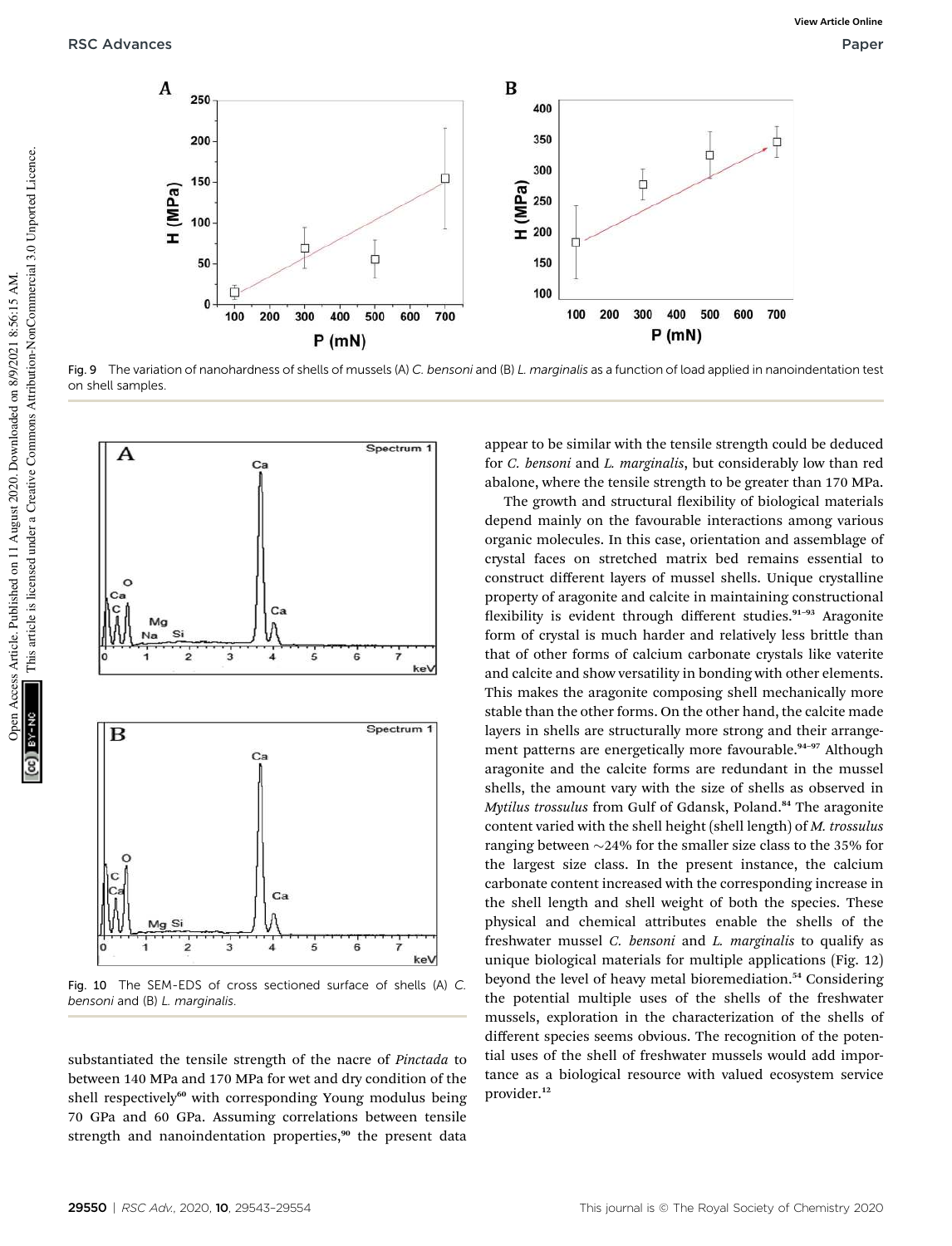



Fig. 11 The calcium content (in mg) in both the freshwater mussel species C. bensoni and L. marginalis. Here, (A) CaCO<sub>3</sub> (in mg) as a function of shell length (SL, in mm) and (B) as a function of shell weight (SW, in mg) of C. bensoni, while (C) CaCO<sub>3</sub> (in mg) as a function of shell length (SL, in mm) and (D) as a function of shell weight (SW, in mg) of L. marginalis and (E) correspondence of the shell weight (log SW, in mg) and CaCO<sub>3</sub> content (in mg) (log transformed value), irrespective of species.

## 5. Conclusion

The diverse arrangement pattern of calcite and aragonite crystals in different layer of the shell of two freshwater mussels *C. bensoni* and *L. marginalis* form distinct structures like fibrous prismatic structure, distinct calcite made cloud layer, sheet like nacreous layer, which make the shells mechanically tough and tensile. The microstructure of shells showed uniformity in the surface architecture and regular arrangement pattern of crystal fibre along its entire framework. The shells having particular high mineral content confirm unusually good mechanical performance as a biological material. Through the process of biomineralization, growth and remodelling the mussel shells construct layered pattern of crystalline aggregates that confirms

both structural and functional adaptability with stability to ensure the structural hierarchy.<sup>72</sup> In course of addition of the calcium carbonate in the shell, for growth, repair and remodelling, the mussels influence the global carbon cycle involving carbon dioxide and bicarbonates that seemed to vary with the size of the shell. Considering the calcium content and integrity at the nanoscale, the shells can serve as biosorbent and thereby involve in the removal of the dyes and heavy metal from the freshwater ecosystem. The similarity in the chemical composition and structural organization of the shells of *C. bensoni* and *L. marginalis* with the marine mussels, oysters and clams, indicate that the shell derived materials can be used for multiple purposes including, amelioration of the soil condition, reduction of eutrophication, waste water purification, catalyst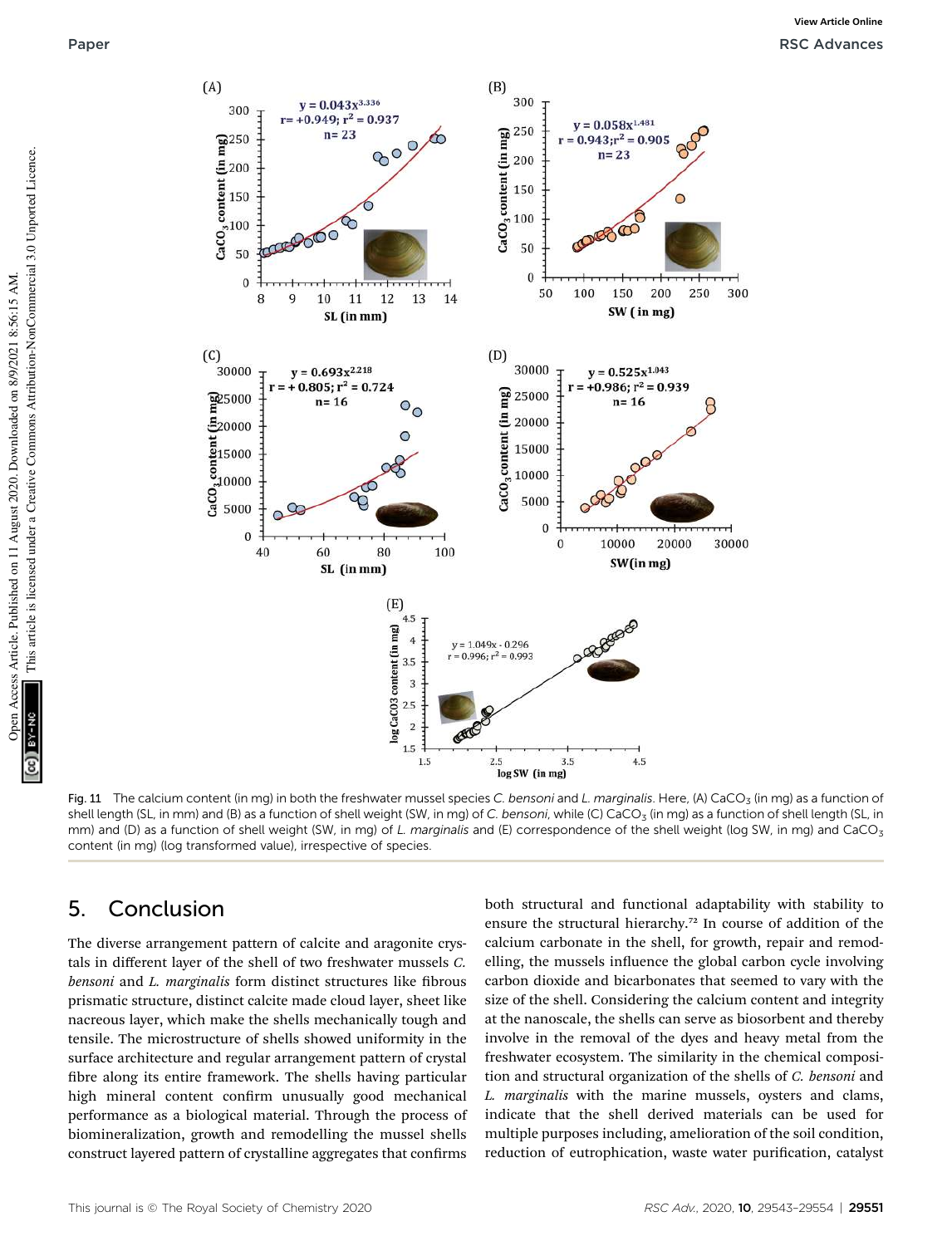

Fig. 12 The schematic representation highlights the functional roles of living freshwater mussels and the contributions of the shells in the sustenance of ecosystem service. As a part of bioprospecting the shells, discarded from aquaculture or otherwise, the material characteristics was evaluated, which substantiated the significance of freshwater mussel shells as biological material with multiple uses.

in biodiesel production and as fillers and construction substitutes. Further possibilities of the use of the nano-scale shell particles in environmental bioremediation can be carried out to prove the cost effectiveness of the biological material.

## Conflicts of interest

There are no conflicts to declare.

## Acknowledgements

We thank the four anonymous reviewers for their constructive comments that enabled us to enhance the manuscript to its present form. The authors are grateful to the respective Heads, Department of Zoology, University of Calcutta and The University of Burdwan and the Director, Central Glass and Ceramic

Research Institute, Kolkata, India, for the facilities provided including DST-FIST, and UGC-UPE II, Government of India. The first author acknowledges UGC for the financial assistance through Award of University Research Fellowship sanction no. UGC/487/Fellow (Univ). dt. 04-07-2017. SP acknowledges UGC for the financial assistance through MANF, UGC, sanction no. F1-17.1/2013-14/MANF-2013-14-MUSWES-20114/(SA-III/ Website) dt. 06 Feb-2014.

## References

- 1 A. E. Bogan, *Hydrobiologia*, 2008, 595, 139–147.
- 2 D. L. Graf, *Am. Malacol. Bull.*, 2013, 31, 135–153.
- 3 A. G. Checa, T. Okamoto and J. Ram´ırez, *Proc. R. Soc. London, Ser. B*, 2006, 273, 1329–1337.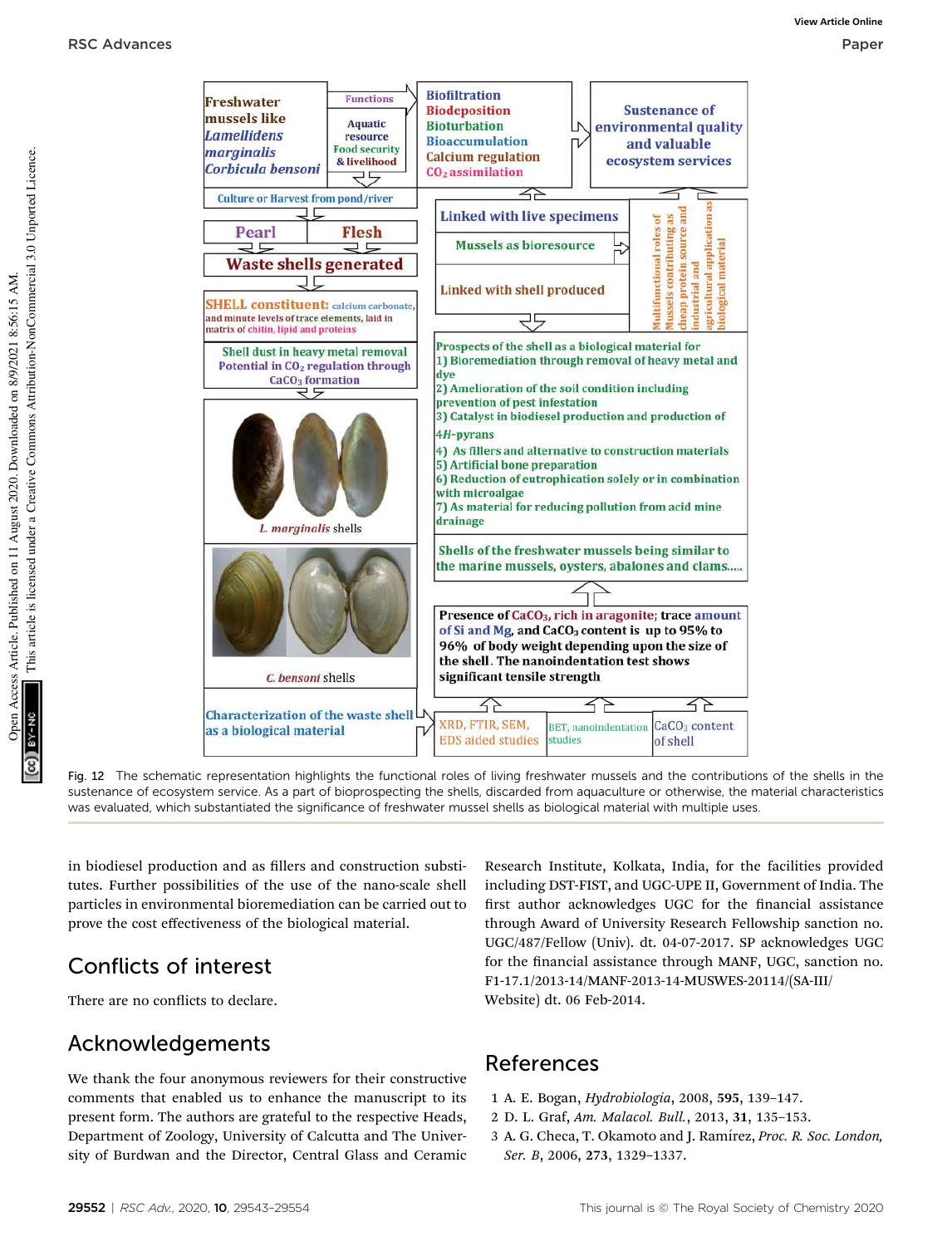- 4 M. Carroll and C. S. Romanek, *Geo-Mar. Lett.*, 2008, 28, 369– 381.
- 5 A. Nakamura-Filho, A. C. D. Almeida, H. E. Riera, J. L. F. D. Araújo, V. J. P. Gouveia, M. D. D. Carvalho and A. V. Cardoso, *Mater. Res.*, 2014, 17, 15–22.
- 6 N. Spann, E. M. Harper and D. C. Alridge, *Naturwissenschaen*, 2010, 97, 743–751.
- 7 O. B. Agbaje, I. B. Shir, D. B. Zax, A. Schmidt and D. E. Jacob, *Acta Biomater.*, 2018, 80, 176–187.
- 8 O. B. Agbaje, D. E. Thomas, J. G. Dominguez, B. V. Mclnerney, M. A. Kosnik and D. E. Jacob, *J. Mater. Sci.*, 2019, 54, 4952–4969.
- 9 O. B. Agbaje, R. Wirth, L. F. G. Morales, K. Shirai, M. Kosnik, T. Watanabe and D. E. Jacob, *R. Soc. Open Sci.*, 2017, 4, 170622.
- 10 A. G. Bogan and K. J. Roe, *J. North Am. Benthol. Soc.*, 2008, 27(2), 349–369.
- 11 M. Lopes-Lima, L. E. Burlakova, A. Y. Karatayev, K. Mehler, M. Seddon and R. Sousa, *Hydrobiologia*, 2018, 810, 1–14.
- 12 C. C. Vaughn, *Hydrobiologia*, 2018, 810, 15–27.
- 13 M. Shimamoto, *Sci. Rep. Tohoku Univ., Ser. 2*, 1986, 56, 1–39.
- 14 D. Chateigner, C. Hedegaard and H. R. Wenk, *J. Struct. Geol.*, 2000, 22, 1723–1735.
- 15 F. Marin, N. L. Roy and B. Marie, *Front. Biosci.*, 2012, 4, 1099– 1125.
- 16 R. J. Neves and S. N. Moyer, *Am. Malacol. Bull.*, 1988, 6, 179– 188.
- 17 B. Marie, J. Arivalagan, L. Mathéron, G. Bolbach, S. Berland, A. Marie and F. Marin, *J. R. Soc., Interface*, 2016, 14, 20160846.
- 18 X. Wang, L. Li, Y. Zhu, Y. Du, X. Song, Y. Chen, R. Huang, H. Que, X. Fang and G. Zhang, *PLoS One*, 2013, 8(6), e66522.
- 19 A. K. Hüning, S. M. Lange, K. Ramesh, D. E. Jacob, D. J. Jackson, U. Panknin, M. A. Gutowska, E. E. R. Philipp, P. Rosenstiel, M. Lucassen and F. Melzner, *Mar. Genom.*, 2016, 27, 57–67.
- 20 K. Ramesh, T. Yarra, M. S. Clark, U. John and F. Melzner, *Ecol. Evol.*, 2019, 9, 7157–7172.
- 21 J. G. Carter, P. J. Harries, N. Malchus, A. F. Sartori, L. C. Anderson, R. Bieler, A. E. Bogan, E. V. Coan, J. C. Cope, S. Cragg and J. Garcia-March, *Treatise Online*, 2012, 48, 1–209.
- 22 L. Li, X. Zhang, H. Yun and G. Li, *Sci. Rep.*, 2017, 7, 1935.
- 23 X. Li, W.-C. Chang, Y. J. Chao, R. Wang and M. Chang, *Nano Lett.*, 2004, 4(4), 613–617.
- 24 F. M. Suplicy, *Rev. Aquacult.*, 2020, 12, 204–223.
- 25 A. Binelli, S. Magni, C. Soave, F. Marazzi, E. Zuccato, S. Castiglioni, M. Parolini and V. Mezzanotte, *Ecol. Eng.*, 2014, 71, 710–721.
- 26 E. Voudanta, K. A. Kormas, S. Monchy, A. Delegrange, D. Vincent, S. Genitsaris and U. Christaki, *PeerJ*, 2016, 4, e1829.
- 27 B. R. Smith, D. C. Aldridge and A. J. Tanentzap, *Sci. Total Environ.*, 2018, 622–623, 49–56.
- 28 P. Bergström, N. Hällmark, K.-J. Larsson and M. Lindegarth, *Aquacult. Int.*, 2019, 27, 89–104.
- 29 S. J. Preston, A. Keys and D. Roberts, *Aquat. Conserv.*, 2007, 17(5), 539–549.
- 30 C. E. Lind, B. S. Evans, J. Knauer, J. J. U. Taylor and D. R. Jerry, *Aquaculture*, 2009, 286, 12–19.
- 31 M. P. Gosselin, *Limnologica*, 2015, 50, 58–66.
- 32 Z. Yao, M. Xia, H. Li, T. Chen, Y. Ye and H. Zheng, *Crit. Rev. Environ. Sci. Technol.*, 2014, 44, 2502–2530.
- 33 Y. Hou, A. Shavandi, A. Carne, A. A. Bekhit, T. B. Ng, R. C. F. Cheung and A. E. A. Bekhit, *Crit. Rev. Environ. Sci. Technol.*, 2016, 46, 1047–1116.
- 34 J. P. Morris, T. Backeljau and G. Chapelle, *Rev. Aquacult.*, 2019, 11(1), 42–57.
- 35 A. Hart, *Waste Manage. Res.*, 2020, 38(5), 514–527.
- 36 S. Tamjedi and A. Ameri, *Environ. Sci. Pollut. Res.*, 2020, 27, 31105–31119.
- 37 M. C. Barros, P. M. Bello, M. Bao and J. J. Torrado, *J. Cleaner Prod.*, 2009, 17, 400–407.
- 38 D. Wei, H. Zhang, L. Cai, J. Guo, Y. Wang, L. Ji and W. Song, *Materials*, 2018, 11(8), 1410.
- 39 S. Hu, Y. Wang and H. Han, *Biomass Bioenergy*, 2011, 35, 3627–3635.
- 40 A. Perea, T. Kelly and Y. Hangun-Balkir, *Green Chem. Lett. Rev.*, 2016, 9(1), 27–32.
- 41 U. P. Patil, R. C. Patil and S. S. Patil, *React. Kinet., Mech. Catal.*, 2020, 129, 679–691.
- 42 M. R. R. Hamester, P. S. Balzer and D. Becker, *Mat. Res.*, 2012, 15(2), 204–208.
- 43 C. Koçhan, *Mater. Test.*, 2019, 61, 149–154.
- 44 C. Koçhan, *Mater. Res. Express*, 2019, 6, 085105.
- 45 B. Uster, A. D. O'Sullivan, S. Y. Ko, A. Evans, J. Pope, D. Trumm and B. Caruso, *Mine Water Environ.*, 2015, 34, 442–454.
- 46 M. Jones, L. Wang, A. Abeynaike and P. Darrell, *Adv. Appl. Ceram.*, 2011, 110, 280–286.
- 47 L. Ji, W. Song, D. We, D. Jiang, L. Cai, Y. Wang, J. Guo and H. Zhang, *Bioresour. Technol.*, 2019, 284, 36–42.
- 48 E. Álvarez, M. J. Fernández-Sanjurjon, N. Seco and S. Núñez, *Pedosphere*, 2012, 22(2), 152–164.
- 49 M. González-Chang, S. Boyer, G. L. Creasy, M.-C. Lefort and S. D. Wratten, *Agron. Sustainable Dev.*, 2017, 37, 42.
- 50 Y. H. Lee, S. M. A. Islam, S. J. Hong, K. M. Cho, K. R. K. Math, J. Y. Heo, H. Kim and H. D. Yun, *Biosci., Biotechnol., Biochem.*, 2010, 74(8), 1517–1521.
- 51 C. A. Papadimitriou, G. Krey, N. Stamatis and A. Kallianiotis, *J. Chem. Technol. Biotechnol.*, 2017, 92(8), 1943–1947.
- 52 H. Delali, D. R. Merouani, H. Aguedal, M. Belhakem, A. Iddou and B. Ouddane, *Key Eng. Mater.*, 2019, 800, 187– 192.
- 53 A. Hossain and G. Aditya, *J. Environ. Chem. Eng.*, 2013, 1, 574–580.
- 54 A. Hossain, S. R. Bhattacharyya and G. Aditya, *ACS Sustainable Chem. Eng.*, 2015, 3, 1–8.
- 55 S. Meski, N. Tazibt, H. Khireddine, S. Ziani, W. Biba, S. Yala, D. Sidane, F. Boudjouan and N. Moussaoui, *Water Sci. Technol.*, 2019, 80(7), 1226–1237.
- 56 H. Yoon, S. Park, K. Lee and J. Park, *Waste Manage. Res.*, 2004, 22(3), 158–170.